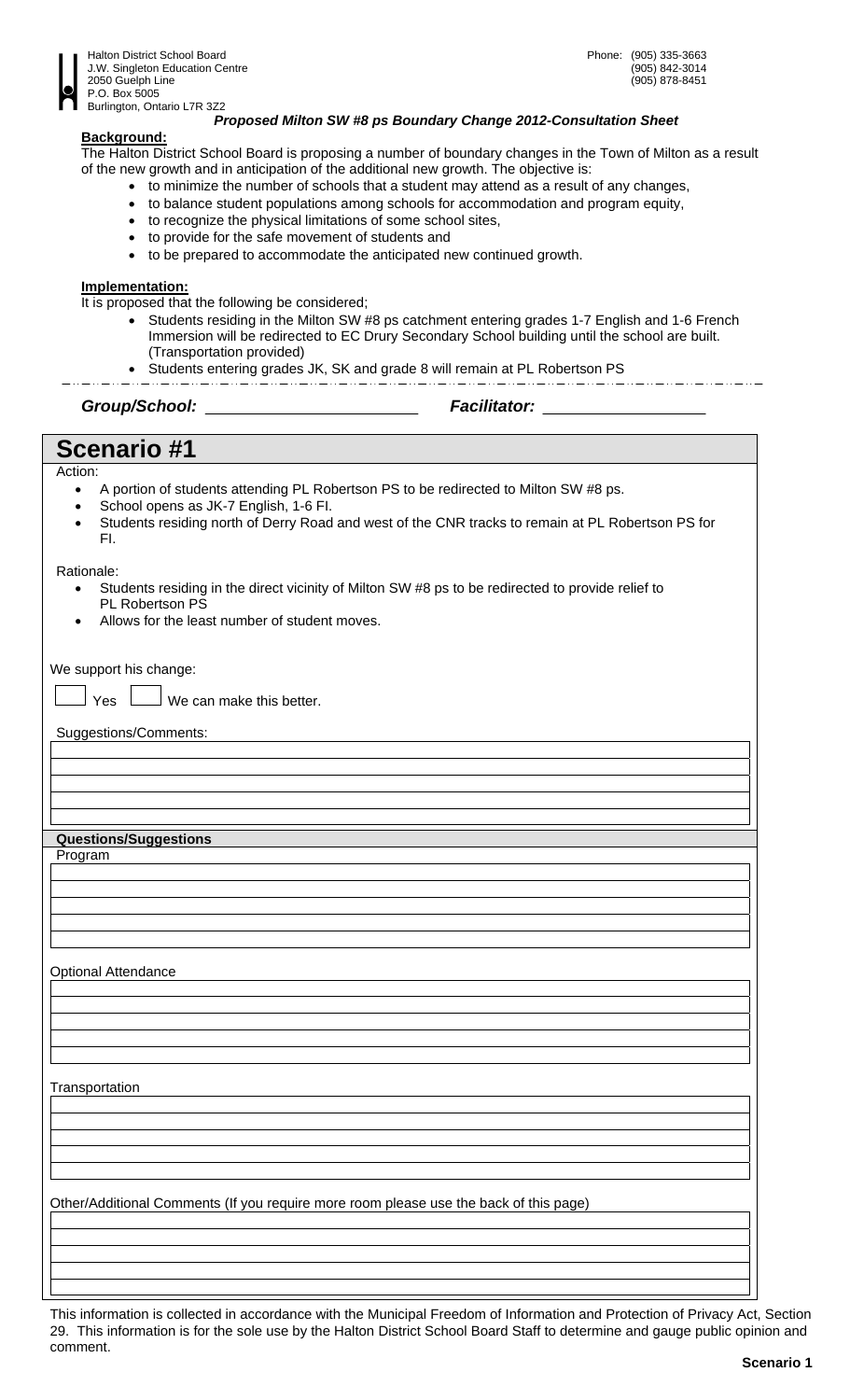

## *Proposed Milton Secondary Boundary Change 2012-Consultation Sheet*

### **Background:**

The Halton District School Board is proposing a number of boundary changes in the Town of Milton as a result of the new growth and in anticipation of the additional new growth. The objective is:

- to minimize the number of schools that a student may attend as a result of any changes,
- to balance student populations among schools for accommodation and program equity,
- to recognize the physical limitations of some school sites,
- to provide for the safe movement of students and
- to be prepared to accommodate the anticipated new continued growth.

### **Implementation:**

It is proposed that the following be considered;

- Students residing in the Milton SW #8 ps catchment entering grades 1-7 English and 1-6 French Immersion will be redirected to EC Drury Secondary School building until the school are built. (Transportation provided)
- Students entering grades JK, SK and grade 8 will remain at PL Robertson PS

*Group/School: Facilitator:* 

# **Scenario #2**

Action:

- A portion of students attending PL Robertson PS to be redirected to Milton SW #8 ps.
- FI students residing north of Derry Road and west of the CNR tracks redirected to Milton SW #8 ps.
- School opens as JK-7 English, 1-6 FI.

### Rationale:

- To provide relief to PL Robertson PS.
- To open Milton SW #8 ps school with all programs.

We support his change:

 $\Box$  Yes  $\Box$  We can make this better.

Suggestions/Comments:

### **Questions/Suggestions**

Program

Optional Attendance

**Transportation** 

Other/Additional Comments (If you require more room please use the back of this page)

This information is collected in accordance with the Municipal Freedom of Information and Protection of Privacy Act, Section 29. This information is for the sole use by the Halton District School Board Staff to determine and gauge public opinion and comment.